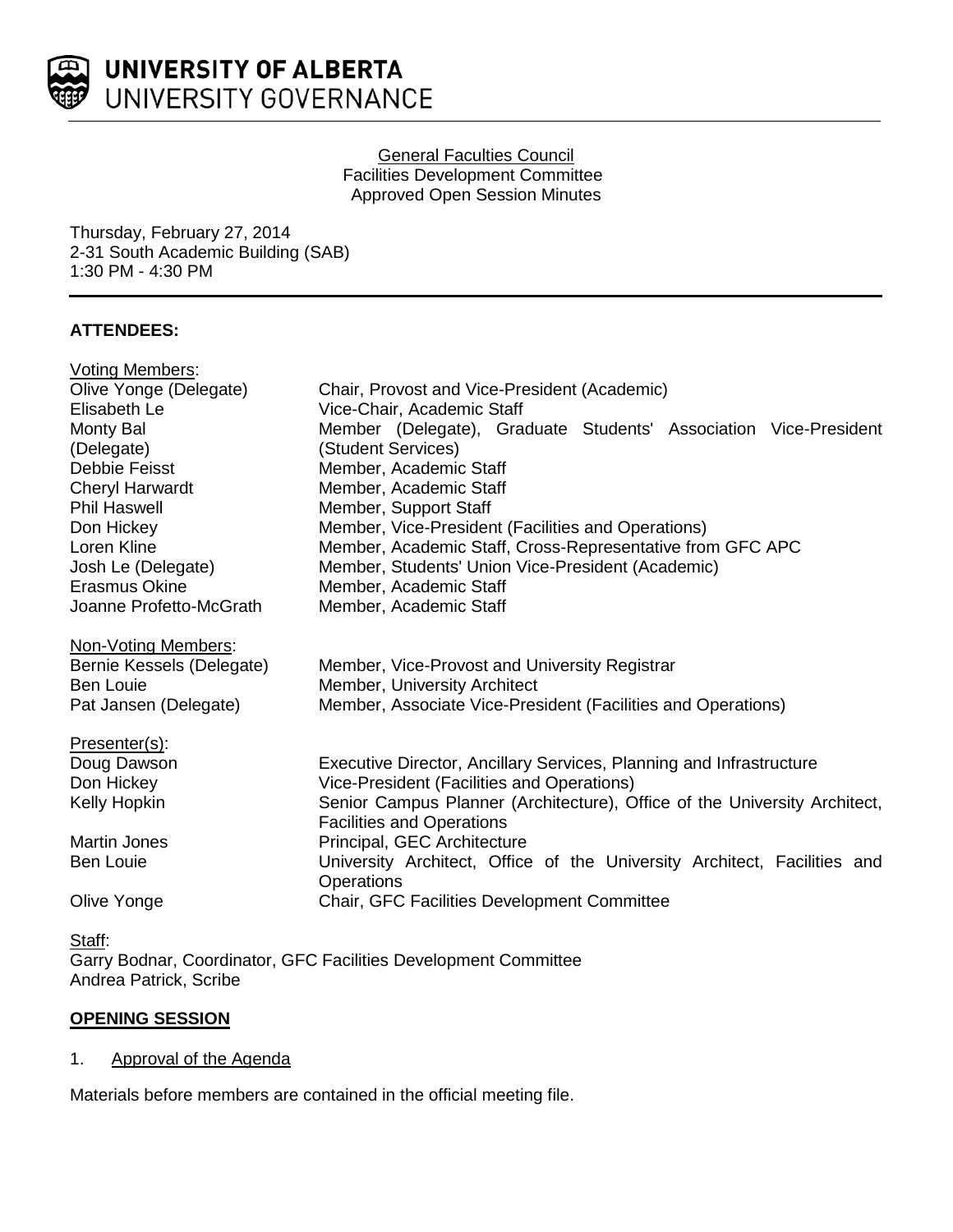*Presenter*: Olive Yonge, Chair, GFC Facilities Development Committee

Motion: Kline/Le

THAT the GFC Facilities Development Committee approve the Agenda.

**CARRIED**

## 2. Approval of the Open Session Minutes of January 30, 2014

Materials before members are contained in the official meeting file.

*Presenter*: Olive Yonge, Chair, GFC Facilities Development Committee

Motion: Le/Le

THAT the GFC Facilities Development Committee approve the Minutes of January 30, 2014.

**CARRIED**

## 3. Comments from the Chair

The Chair invited members to introduce themselves and commented on a number of items of interest to members.

## **ACTION ITEMS**

## 4. East Campus Village (ECV) Infill Housing Residences at 90 Avenue – Schematic Design Report

Materials before members are contained in the official meeting file.

*Presenter(s)*: Doug Dawson, Executive Director, Ancillary Services, Planning and Infrastructure; Kelly Hopkin, Senior Campus Planner (Architecture), Office of the University Architect, Facilities and Operations

*Purpose of the Proposal*: This project will increase the amount of purpose-built student housing on campus in alignment with the University's goal of accommodating 25% of the University's full-time enrollment in residence housing. Students who reside in purpose-built on-campus housing with supportive programming tend to have a more fulfilling and enriching academic experience at the university. Expanding on-campus housing assists the University in meeting institutional goals and objectives by providing a learning environment conducive to personal and academic success. Smart growth campus development enhances community building, student life, and campus experience, all while reducing greenhouse gas emissions. The development will be a financially-viable project enhancing the residence portfolio through resource stewardship and reducing deferred maintenance.

A total of four (4) houses (11009, 11013, 11029, and 11031) on the south side of 90 Avenue between 110 Street and 111 Street will be removed to make room for the new infill development. This development consists of two new on-campus cohort residences for approximately 70 new graduate, international, and upper years' student bed spaces. The façades on the new buildings will replicate the form of select existing houses in the ECV district consistent with the Preservation Plan, Design Guidelines for Infill development, and the Long Range Development Plan.

#### *Discussion*: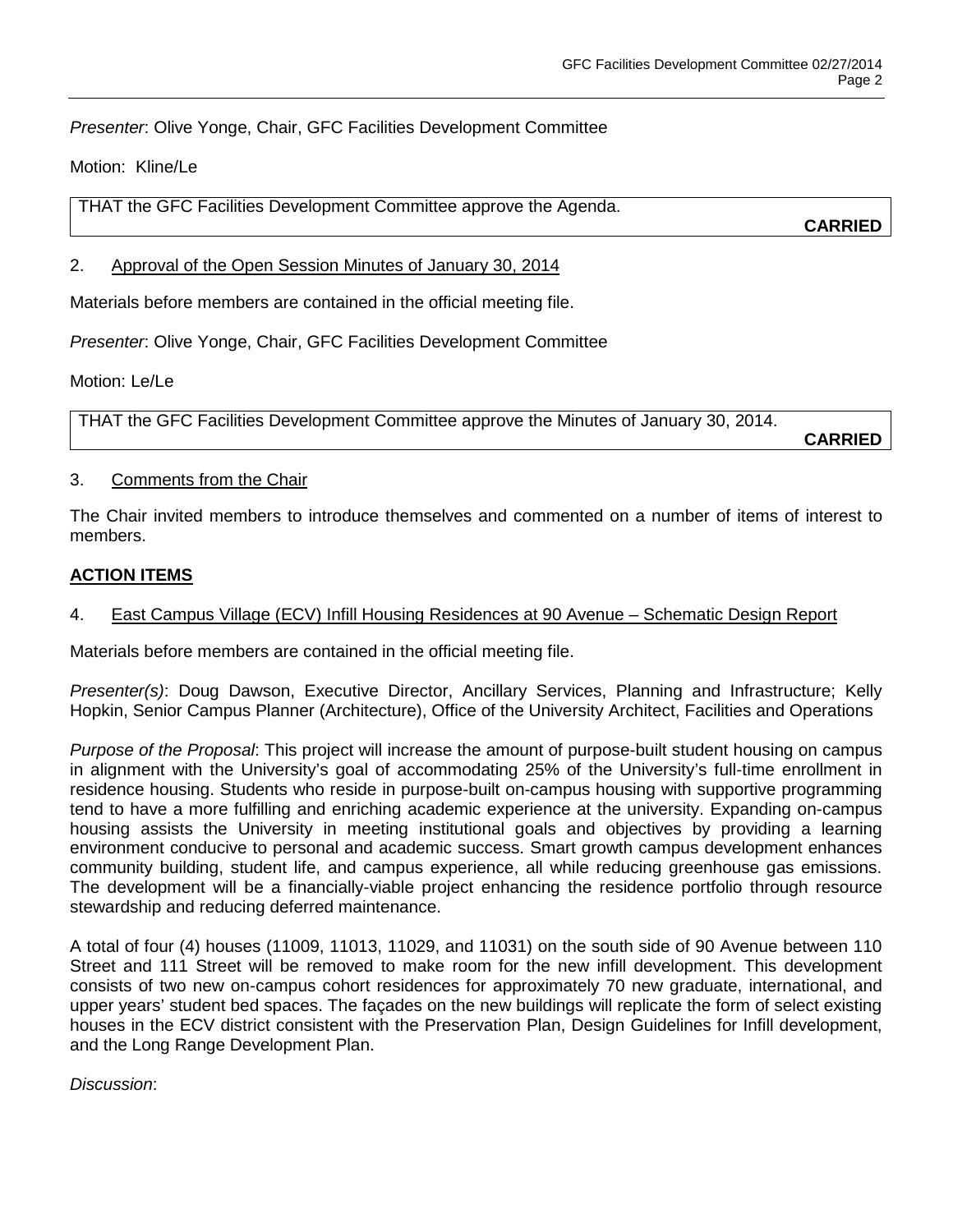Mr Dawson provided a brief synopsis of the proposal, noting that it is part of the East Campus Village (ECV) development. Further, he noted that this project feeds into the broader institutional goal to accommodate 25% of all full-time students in residence which, itself, is a part of a continued effort to support students' academic and social success while on campus. He noted that, as this will not receive funding through the Provincial Government, priority has been made to ensure that this project is financially viable, further commenting that the project will help to connect and engage students with the immediate area and beyond.

Mr Hopkin described some of the challenges in relation to this project, including the preservation of building scale and neighborhood character. He stated that the project team has worked hard to achieve a suitable balance. He highlighted a number of the unique opportunities related to this project, including studentfriendly design and focus of the spaces and that the designs are sustainable. He added that this project will not be impacted adversely by parking constraints within the immediate vicinity.

Mr Hopkin, aided by visual renderings, provided information to members regarding the existing homes within the area as well as Sector 8 Plan implementation. He briefed members, using architectural drawings, regarding the new residences as described within the proposal, including interior and exterior design details and residence amenities.

Mr Dawson explained that this project will utilize the benefits of cohort-based living arrangements.

Mr Hopkin provided information to members regarding the elevation of the project, site sections, and the site plan.

During the discussion regarding this item, members expressed several comments and questions, including, but not limited to: the impact of the planning on existing residents in ECV; clarification about the need for two staircases within the structure; confirmation of the amount of natural light within the bedrooms; clarification about fencing between the buildings; concerns regarding kitchen spaces planned with the residences; clarification about bathroom facilities within the residences, including the ratio of bathrooms to bedrooms; concerns regarding perceived space constraints within the design of the residences; concerns that the lower levels of the residences might pose accessibility challenges to those with limited or restricted mobility; clarification about parking requirements; concerns about the location of individual student food storage in relation to each residence's communal kitchen; a suggestion for additional dishwashers to be included in the kitchens; clarification regarding consultation surrounding religious and cultural beliefs in relation to the residential experience; clarification regarding which cohorts have been identified to reside within these facilities; and that there needs to be a way to attract students to the new residences.

## Motion: Hickey/Kline

THAT the GFC Facilities Development Committee approve, under delegated authority from General Faculties Council and on the recommendation of Planning and Project Delivery, the proposed East Campus Village (ECV) Infill Housing Residences at 90 Avenue - Schematic Design Report (set forth in Attachment 2) as the basis of further planning.

**CARRIED**

## 5. East Campus Village (ECV) Leadership Residence – Schematic Design Report

Materials before members are contained in the official meeting file.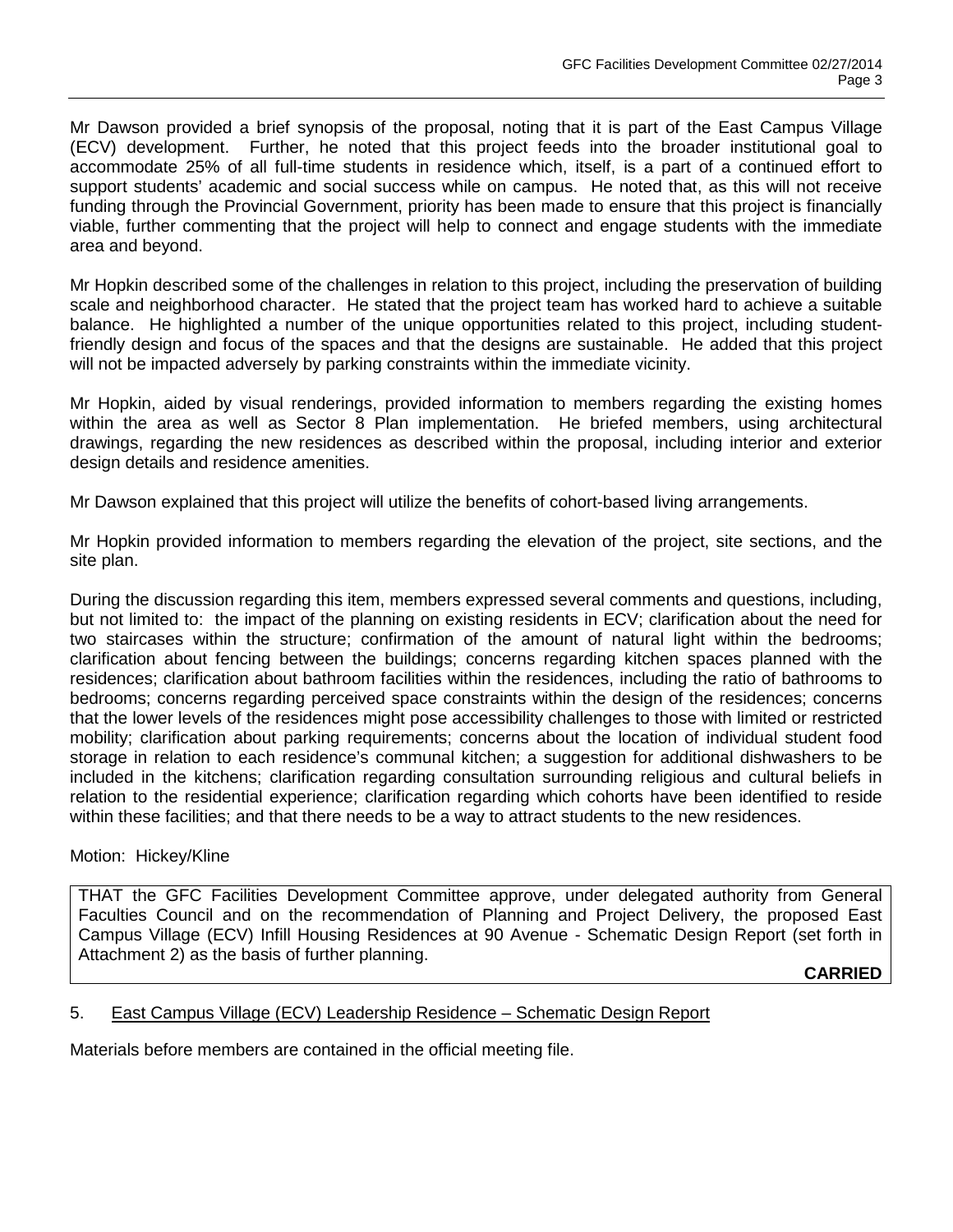*Presenter(s)*: Ben Louie, University Architect, Office of the University Architect, Facilities and Operations; Kelly Hopkin, Senior Campus Planner (Architecture), Office of the University Architect, Facilities and Operations; Martin Jones, Principal, GEC Architecture

*Purpose of the Proposal*: This project will increase the amount of purpose-built student housing on campus in alignment with the University's goal of accommodating 25% of students in residence housing. Students who reside in purpose-built on campus housing with supportive programming tend to have a more fulfilling and enriching academic experience at the University than those who do not. Expanding on-campus housing assists the University in meeting institutional goals and objectives by providing a learning environment conducive to personal and academic success. Providing smart growth development enhances community building, student life, and campus experience while reducing greenhouse gas emissions. The development will be a financially-viable project that will enhance the residence portfolio through resource stewardship and reduce deferred maintenance cost.

The University proposes to construct 144 new student spaces in a multi-purpose building on Saskatchewan Drive between 110 Street and 111 Street in ECV. This development will be a multi-purpose residential building featuring bedroom configurations of one and two bedrooms. The residence will have common areas, a dining hall, and the appropriate amount of amenity and programmable space to deliver support services and host lectures. In order to foster a sense of community, students will take meals together in a dining hall (meal plan) to be designed as a "flex" space able to accommodate guest speakers and host functions. A total of (seven) 7 houses along Saskatchewan Drive between 110 and 111 Streets will be removed to accommodate this development. All students and faculty affected by the construction will be accommodated elsewhere within the institutional building inventory. The proposed residence will contribute 9.6% additional beds towards the 1500 bed full build out of the ECV district. A total of seven (7) houses (11025, 11029, 11039, 11045 and 11051 Saskatchewan Drive and 11044 and 11050 – 90 Avenue) between Saskatchewan Drive and 90 Avenue and between 110 Street and 111 Street will be impacted as *per* the Preservation Plan and Sector Plan.

#### *Discussion*:

Mr Louie began by highlighting for members the names of individuals on the Leadership Residence Project Steering Committee.

Dr Yonge reported that the name "Leadership Residence" is a placeholder for now and that the official name will be determined at a future time and could be tied to philanthropic donation(s).

Mr Dawson explained that this project falls in line with the University of Alberta's goal to accommodate 25% of full-time students within student housing and that this will support students' academic success as well as aid with recruitment and retention. He noted that the project promotes smart growth campus development and sustainability and that the aim is to build a financially-viable residence. Further, he reported that the project will provide a residence for 144 undergraduate students in one- and two-bed unit configurations, adding that some of the unique ideas for the residence include common areas, a dining hall, the ability to host guest lecturers, high-tech capabilities to promote learning and research opportunities for students, and other special areas to promote, in total, a vibrant residence experience.

Mr Hopkin noted that the challenges in planning this project included maintaining the integrity of the character of the neighborhood, working with the evolving ideas which are shaping the future of this project, and balancing the need for functionality, capital costs, and the need to preserve the surrounding natural landscape of the area. He stated that several opportunities exist in relation to this project including providing creative new building typology, sustainability, and engagement with the City of Edmonton's WinterCity Strategy. He then outlined for members the architectural guiding principles of the residence.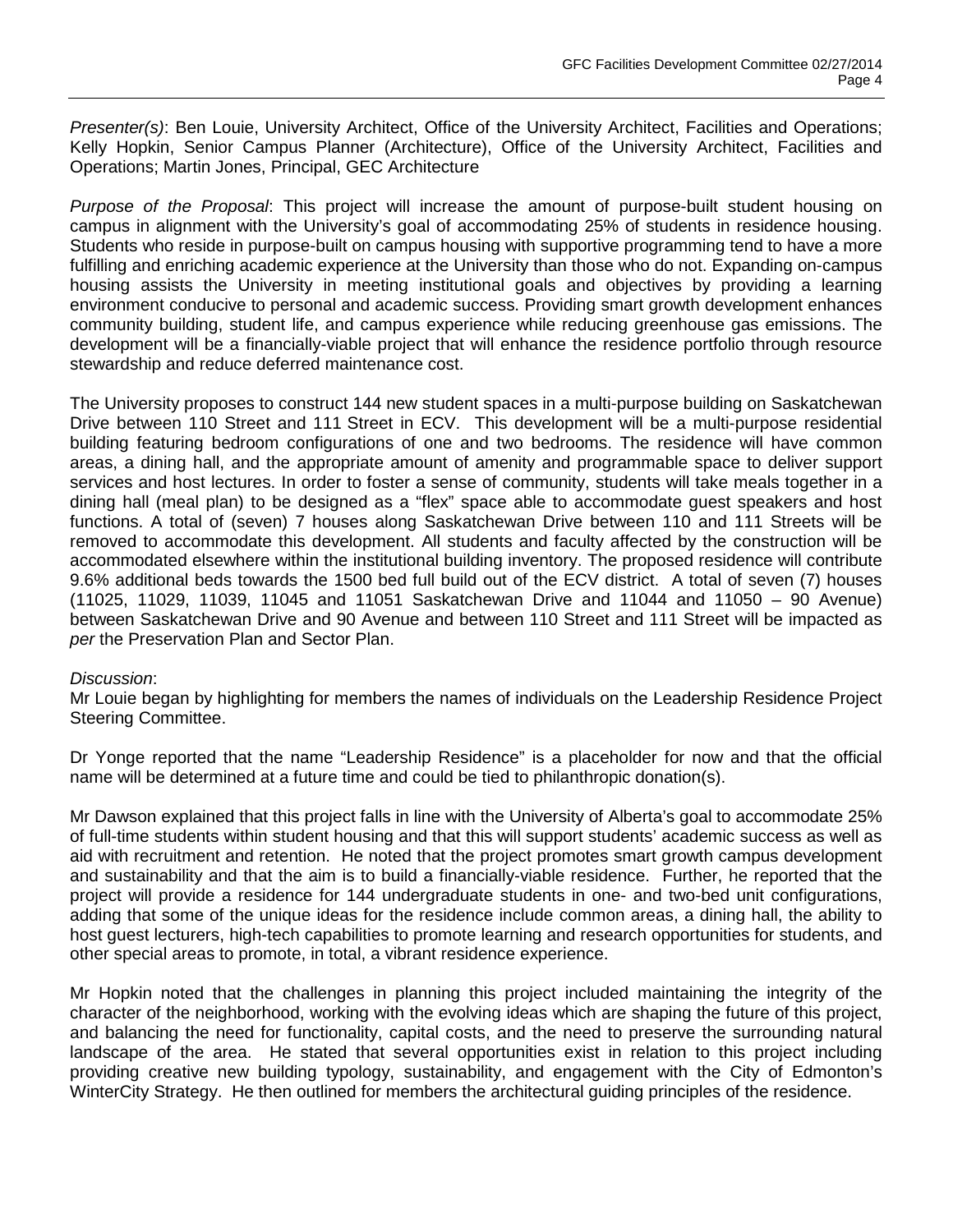Mr Hopkin reported that the Leadership Residence is pursuing Green Globes certification and will focus on sustainability and briefed members on the main floor plan and the program development.

Mr Jones provided details regarding the concept massing for this residence. He noted that the ground floor and courtyard spaces were designed to mirror the landscape of the nearby river valley. Aided by the PowerPoint presentation, he briefed members regarding details of the residence's main floor plan, emphasizing that the space has been planned to maximize socialization and community gathering, and its bedroom units. He continued with a description of the third and fourth floor plans. He noted that the fifth floor plans were still being developed to incorporate more gathering spaces. He stated that they continue to collaborate with the Leadership Residence Project Steering Committee to develop the design details for the residence.

Mr Jones provided members with artistic renderings of the exterior of the building, including the landscape plan for the residence.

Members provided comments and questions in relation to this item, including, but not limited to: clarification regarding parking provisions; whether the entrances could be made larger in order to appear more inviting; a suggestion to add another focal point in the residence; that there are other locations nearby for physical exercise and that the fitness room might not be necessary; a suggestion to include a café within the residence to provide another gathering space; clarification about access to the fitness centre within the residence; clarification regarding the location of the kitchen; that students should be encouraged to utilize existing physical fitness facilities on campus; whether there are laundry facilities on the third and fourth floors; concern about the open nature of the residence in relation to on-site waste management; support for the design plans of the fifth floor and a suggestion to amend the planning to allow for barbecues and other roof-top gatherings; concern that the gathering spaces might prove to be noisy for residents within their bedroom units; clarification regarding the naming of the residence; that there are sensitivities around the use of the word "leadership"; clarification surrounding how the residence connects to HUB; and clarification regarding the barriers to the courtyard.

Mr Le proposed an amendment to the Motion to remove the word "Leadership" from the name of the proposed residence. Mr Hickey, upon questioning from the Chair, indicated he was agreeable to this amendment. Members, too, noted they agreed generally with this revision. Mr Louie suggested that, since there are several residences currently being planned by the University, it was important members provide a working name for this project. To that end, Mr Louie suggested this project be termed the "Saskatchewan Drive Residence." Mr Le, as well as the original Mover and Seconder of the Motion before members, agreed to treat this as a 'friendly amendment'.

Mr Bodnar asked whether the meeting material presented today will require amendment to reflect the new name. A member suggested that the title page alone could be amended to reflect the new name of this residence. [Subsequent to the meeting, Facilities and Operations provided University Governance with a revised ECV Saskatchewan Drive Residence – Schematic Design Report in which all iterations of the name of this facility had been altered to reflect its new placeholder name.]

#### Motion: Profetto-McGrath/Harwardt

THAT the GFC Facilities Development Committee approve, under delegated authority from General Faculties Council, and on the recommendation of Planning and Project Delivery, the proposed East Campus Village (ECV) Saskatchewan Drive Residence – Schematic Design Report (as set forth in Attachment 2, as amended) as the basis for further planning.

**CARRIED**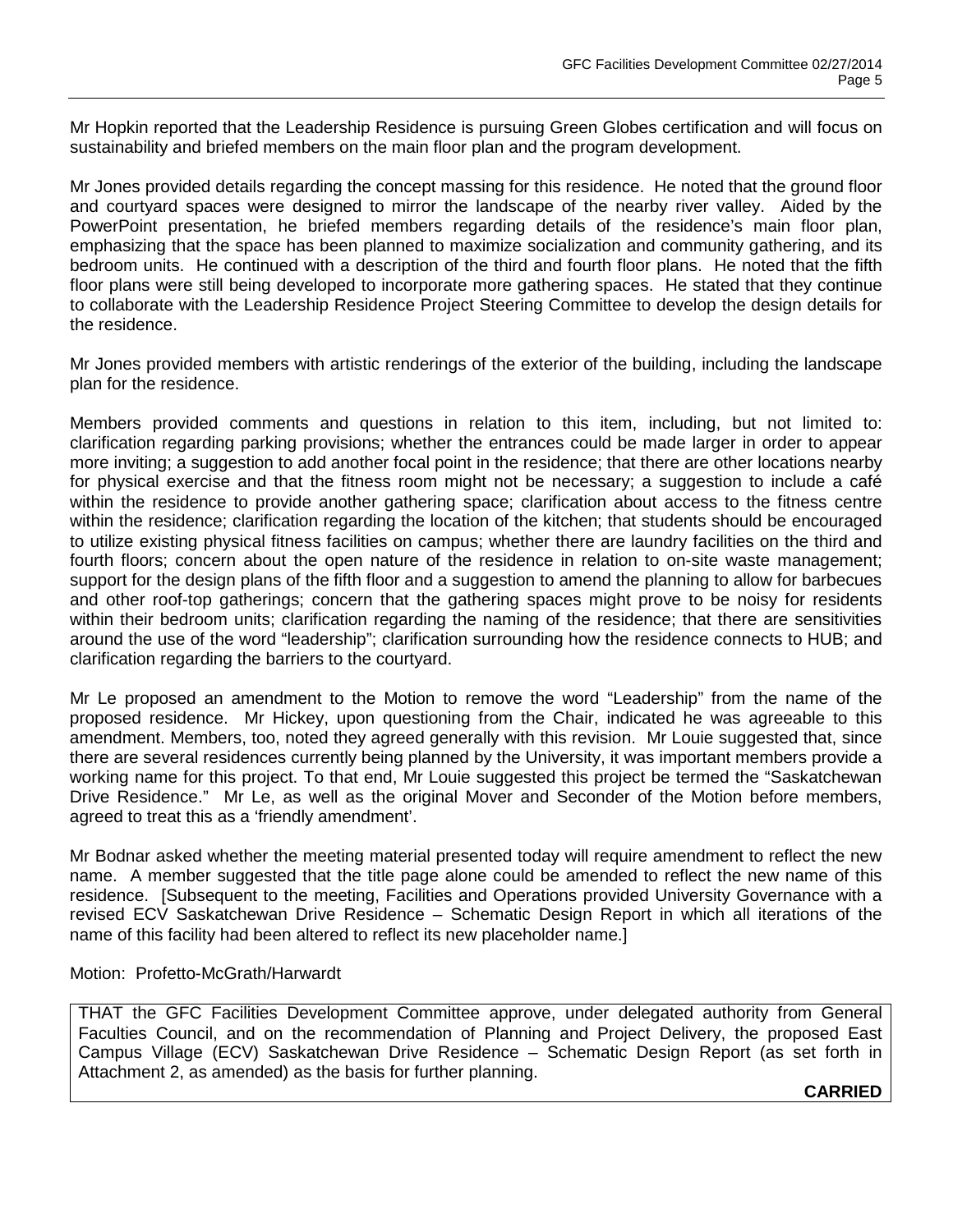# **DISCUSSION ITEMS**

## 6. Projects Update from Facilities and Operations

There were no documents.

*Presenter(s)*: Don Hickey, Vice-President (Facilities and Operations)

*Purpose of the Proposal*: For information/discussion.

## *Discussion*:

Mr Hickey provided an update to members regarding the following ongoing institutional projects:

- Physical Activity and Wellness Centre (PAW) construction is ongoing and on schedule.
- University Hall Redevelopment construction is ongoing and on schedule.
- St Joseph's College Women's Residence construction on this facility has begun.
- Innovation Centre for Engineering (ICE) work is back on track on this project after some recent, unanticipated setbacks.
- SLOWPOKE decommissioning of this facility is under review.
- Camrose Performing Arts Centre (CPAC) construction on this facility is in its final stages.
- Edmonton Clinic Health Academy (ECHA)
- Li Ka Shing Building
- Katz Building
- Medical Sciences Building (MSB)
- Butterdome
- Michener Park Residences
- Aboriginal Gathering Place planning continues on this project.
- Student's Union (SU) Building work will begin shortly on the SUB renovations.

A member enquired whether the decommissioning of SLOWPOKE (Safe LOW-POwer Kritical Experiment) will impact the planning for the eventual redevelopment of the Dentistry/Pharmacy Building.

## 7. Question Period

A member enquired about plans to visit Augustana Campus, a topic discussed at a recent past meeting of GFC FDC. The Chair noted that the Committee would still be invited to visit the Campus but that, due to a number of factors, it was necessary to defer this trip until the early Fall of 2014.

## **INFORMATION REPORTS**

# 8. Items Approved by the GFC Facilities Development Committee by E-Mail Ballots

There were no items.

9. Information Items Forwarded to Committee Members Between Meetings

There were no items.

## **CLOSING SESSION**

10. Adjournment